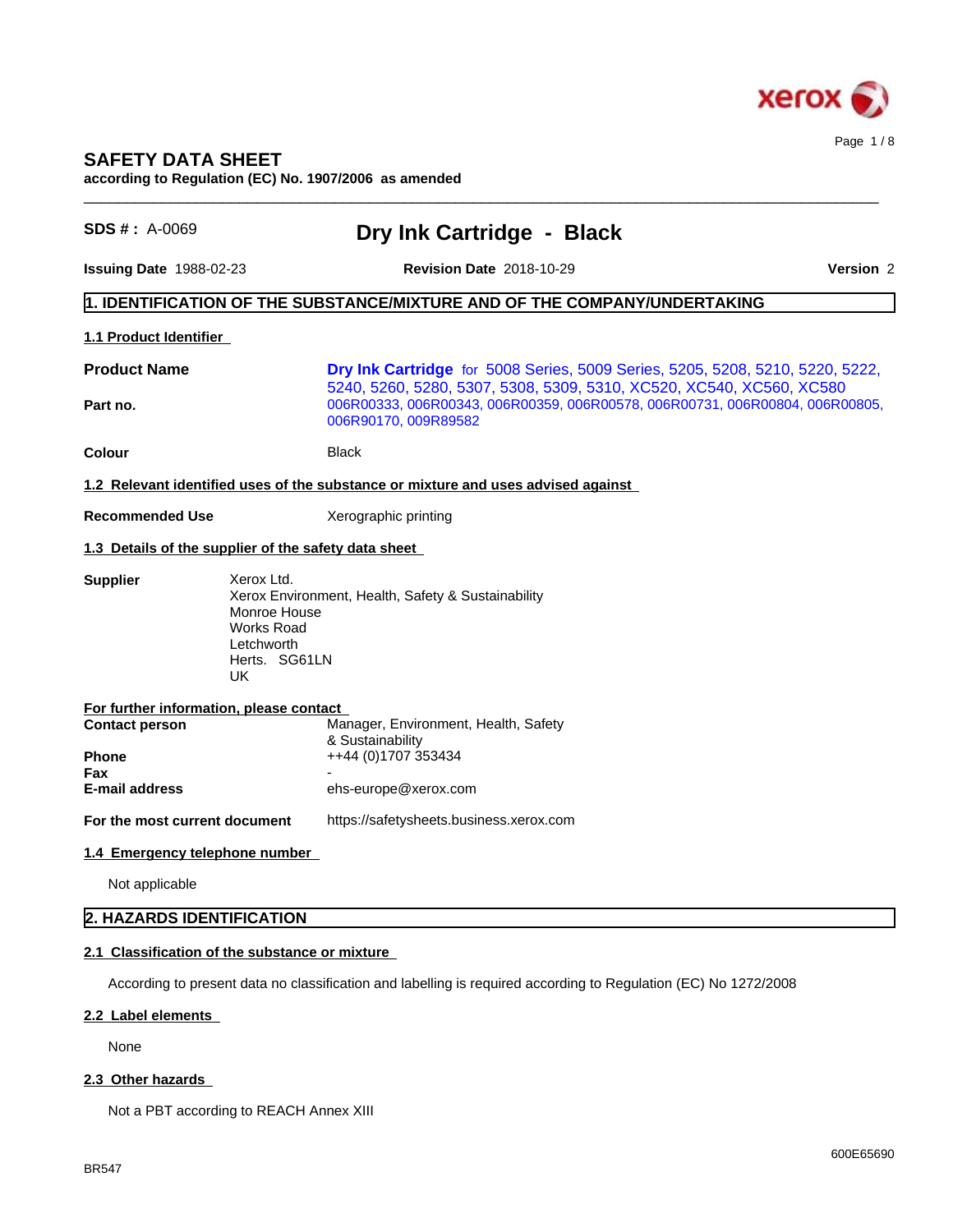

 $\_$  ,  $\_$  ,  $\_$  ,  $\_$  ,  $\_$  ,  $\_$  ,  $\_$  ,  $\_$  ,  $\_$  ,  $\_$  ,  $\_$  ,  $\_$  ,  $\_$  ,  $\_$  ,  $\_$  ,  $\_$  ,  $\_$  ,  $\_$  ,  $\_$  ,  $\_$  ,  $\_$  ,  $\_$  ,  $\_$  ,  $\_$  ,  $\_$  ,  $\_$  ,  $\_$  ,  $\_$  ,  $\_$  ,  $\_$  ,  $\_$  ,  $\_$  ,  $\_$  ,  $\_$  ,  $\_$  ,  $\_$  ,  $\_$  ,

 $\_$  ,  $\_$  ,  $\_$  ,  $\_$  ,  $\_$  ,  $\_$  ,  $\_$  ,  $\_$  ,  $\_$  ,  $\_$  ,  $\_$  ,  $\_$  ,  $\_$  ,  $\_$  ,  $\_$  ,  $\_$  ,  $\_$  ,  $\_$  ,  $\_$  ,  $\_$  ,  $\_$  ,  $\_$  ,  $\_$  ,  $\_$  ,  $\_$  ,  $\_$  ,  $\_$  ,  $\_$  ,  $\_$  ,  $\_$  ,  $\_$  ,  $\_$  ,  $\_$  ,  $\_$  ,  $\_$  ,  $\_$  ,  $\_$  ,

**Issuing Date** 1988-02-23 **Revision Date** 2018-10-29 **Version** 2

May form explosible dust-air mixture if dispersed

## **3. COMPOSITION/INFORMATION ON INGREDIENTS**

#### **3.2 Mixtures**

| <b>Chemical Name</b>         | Weight % | <b>CAS No.</b> | <b>EC-No</b> | Classification (Req.<br>1272/2008) | Hazard<br>Statements | <b>REACH Registration</b><br><b>Number</b> |
|------------------------------|----------|----------------|--------------|------------------------------------|----------------------|--------------------------------------------|
| Iron powder                  | 50-60    | 7439-89-6      | 231-096-4    | $- -$                              | $- -$                | $\sim$ $\sim$                              |
| Styrene/acrylate copolymer I | 40-50    | 25767-47-9     | Not listed   | $\sim$ $\sim$                      | $- -$                | $\sim$                                     |
| Carbon black                 |          | 1333-86-4      | 215-609-9    | $\sim$ $\sim$                      | $- -$                | 01-2119384822-32-0065                      |
| Black dve                    |          | 101357-15-7    | 309-912-6    | $- -$                              | --                   | $\sim$ $\sim$                              |

## **Full text of H- statements: see section 16**

**Note**

"--" indicates no classification or hazard statements apply. Where no REACH registration number is listed, it is considered confidential to the Only Representative. Components marked as "Not Listed" are exempt from registration.

## **4. FIRST AID MEASURES**

#### **4.1 Description of first aid measures**

| <b>General advice</b> | For external use only. When symptoms persist or in all cases of doubt seek medical advice.<br>Show this safety data sheet to the doctor in attendance. |
|-----------------------|--------------------------------------------------------------------------------------------------------------------------------------------------------|
| Eye contact           | Immediately flush with plenty of water. After initial flushing, remove any contact lenses and<br>continue flushing for at least 15 minutes             |
| <b>Skin contact</b>   | Wash skin with soap and water                                                                                                                          |
| <b>Inhalation</b>     | Move to fresh air                                                                                                                                      |
| Ingestion             | Rinse mouth with water and afterwards drink plenty of water or milk                                                                                    |
|                       |                                                                                                                                                        |

### **4.2 Most important symptoms and effects, both acute and delayed**

| <b>Acute toxicity</b>   |                                                       |
|-------------------------|-------------------------------------------------------|
| Eyes                    | No known effect                                       |
| <b>Skin</b>             | No known effect                                       |
| <b>Inhalation</b>       | No known effect                                       |
| Ingestion               | No known effect                                       |
| <b>Chronic effects</b>  |                                                       |
| <b>Chronic toxicity</b> | No known effects under normal use conditions          |
| <b>Main symptoms</b>    | Overexposure may cause:                               |
|                         | mild respiratory irritation similar to nuisance dust. |
|                         |                                                       |

#### **4.3 Indication of immediate medical attention and special treatment needed**

| <b>Protection of first-aiders</b> | No special protective equipment required |
|-----------------------------------|------------------------------------------|
| Notes to physician                | Treat symptomatically                    |

# **5. FIREFIGHTING MEASURES**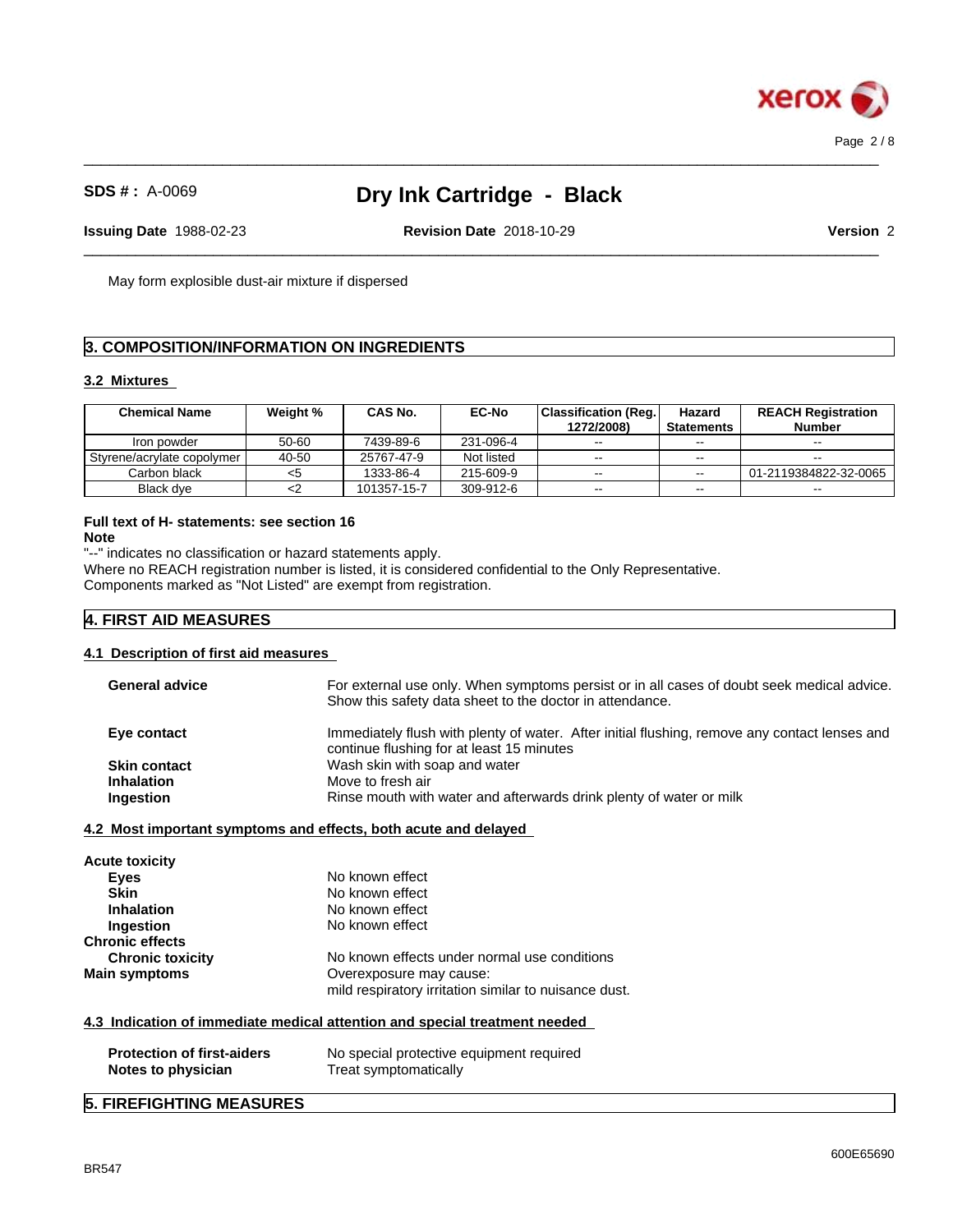

 $\_$  ,  $\_$  ,  $\_$  ,  $\_$  ,  $\_$  ,  $\_$  ,  $\_$  ,  $\_$  ,  $\_$  ,  $\_$  ,  $\_$  ,  $\_$  ,  $\_$  ,  $\_$  ,  $\_$  ,  $\_$  ,  $\_$  ,  $\_$  ,  $\_$  ,  $\_$  ,  $\_$  ,  $\_$  ,  $\_$  ,  $\_$  ,  $\_$  ,  $\_$  ,  $\_$  ,  $\_$  ,  $\_$  ,  $\_$  ,  $\_$  ,  $\_$  ,  $\_$  ,  $\_$  ,  $\_$  ,  $\_$  ,  $\_$  ,

 $\_$  ,  $\_$  ,  $\_$  ,  $\_$  ,  $\_$  ,  $\_$  ,  $\_$  ,  $\_$  ,  $\_$  ,  $\_$  ,  $\_$  ,  $\_$  ,  $\_$  ,  $\_$  ,  $\_$  ,  $\_$  ,  $\_$  ,  $\_$  ,  $\_$  ,  $\_$  ,  $\_$  ,  $\_$  ,  $\_$  ,  $\_$  ,  $\_$  ,  $\_$  ,  $\_$  ,  $\_$  ,  $\_$  ,  $\_$  ,  $\_$  ,  $\_$  ,  $\_$  ,  $\_$  ,  $\_$  ,  $\_$  ,  $\_$  ,

**Issuing Date** 1988-02-23 **Revision Date** 2018-10-29 **Version** 2

#### **5.1 Extinguishing media**

**Suitable extinguishing media** Use water spray or fog; do not use straight streams, Foam

**Unsuitable extinguishing media** Do not use a solid water stream as it may scatterand spread fire

#### **5.2 Special hazards arising from the substance or mixture**

**Hazardous combustion products**Hazardous decomposition products due to incomplete combustion, Carbon oxides, Nitrogen oxides (NOx)

Fine dust dispersed in air, in sufficient concentrations, and in the presence of an ignition source is a potential dust explosion hazard

#### **5.3 Advice for fire-fighters**

In the event of fire and/or explosion do not breathe fumes. Wear fire/flame resistant/retardant clothing. Use self-contained pressure-demand breathing apparatus if needed to prevent exposure to smoke or airborne toxins. Wear self-contained breathing apparatus and protective suit.

#### **Other information**

| <b>Flammability</b> | Not flammable  |
|---------------------|----------------|
| <b>Flash point</b>  | Not applicable |

## **6. ACCIDENTAL RELEASE MEASURES**

#### **6.1 Personal precautions, protective equipment and emergency procedures**

Avoid breathing dust

#### **6.2 Environmental precautions**

No special environmental precautions required

#### **6.3 Methods and material for containment and cleaning up**

| <b>Methods for containment</b> | Prevent dust cloud                                                                    |
|--------------------------------|---------------------------------------------------------------------------------------|
| Methods for cleaning up        | Use a vacuum cleaner to remove excess, then wash with COLD water. Hot water fuses the |
|                                | toner making it difficult to remove                                                   |

#### **6.4 Reference to other sections**

The environmental impact of this product has not been fully investigated However, this preparation is not expected to present significant adverse environmental effects.

## **7. HANDLING AND STORAGE**

#### **7.1 Precautions for safe handling**

Handle in accordance with good industrial hygiene and safety practice, Avoid dust accumulation in enclosed space, Prevent dust cloud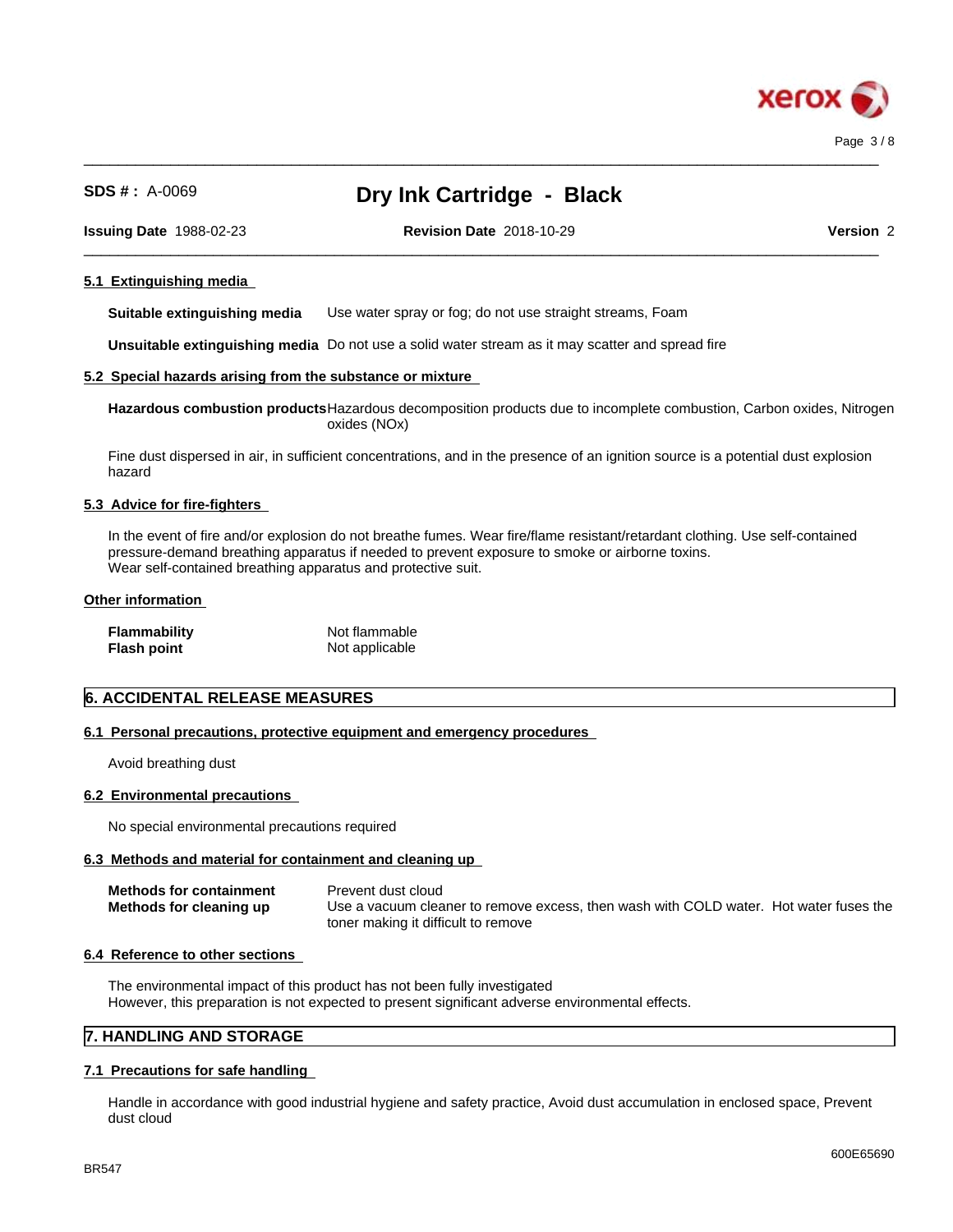

 $\_$  ,  $\_$  ,  $\_$  ,  $\_$  ,  $\_$  ,  $\_$  ,  $\_$  ,  $\_$  ,  $\_$  ,  $\_$  ,  $\_$  ,  $\_$  ,  $\_$  ,  $\_$  ,  $\_$  ,  $\_$  ,  $\_$  ,  $\_$  ,  $\_$  ,  $\_$  ,  $\_$  ,  $\_$  ,  $\_$  ,  $\_$  ,  $\_$  ,  $\_$  ,  $\_$  ,  $\_$  ,  $\_$  ,  $\_$  ,  $\_$  ,  $\_$  ,  $\_$  ,  $\_$  ,  $\_$  ,  $\_$  ,  $\_$  ,

 $\_$  ,  $\_$  ,  $\_$  ,  $\_$  ,  $\_$  ,  $\_$  ,  $\_$  ,  $\_$  ,  $\_$  ,  $\_$  ,  $\_$  ,  $\_$  ,  $\_$  ,  $\_$  ,  $\_$  ,  $\_$  ,  $\_$  ,  $\_$  ,  $\_$  ,  $\_$  ,  $\_$  ,  $\_$  ,  $\_$  ,  $\_$  ,  $\_$  ,  $\_$  ,  $\_$  ,  $\_$  ,  $\_$  ,  $\_$  ,  $\_$  ,  $\_$  ,  $\_$  ,  $\_$  ,  $\_$  ,  $\_$  ,  $\_$  ,

**Issuing Date** 1988-02-23 **Revision Date** 2018-10-29 **Version** 2

**Hygiene measures** None under normal use conditions

# **7.2 Conditions for safe storage, including any incompatibilities**

Keep container tightly closed in a dry and well-ventilated place, Store at room temperature

## **7.3 Specific end uses**

Xerographic printing

## **8. EXPOSURE CONTROLS/PERSONAL PROTECTION**

#### **8.1 Control parameters**

| <b>Xerox Exposure Limit</b><br><b>Xerox Exposure Limit</b>                                                                                  | $2.5 \text{ mg/m}^3$ (total dust)<br>0.4 mg/m <sup>3</sup> (respirable dust)                                                                                                                                 |
|---------------------------------------------------------------------------------------------------------------------------------------------|--------------------------------------------------------------------------------------------------------------------------------------------------------------------------------------------------------------|
| 8.2 Exposure controls                                                                                                                       |                                                                                                                                                                                                              |
| <b>Engineering measures</b>                                                                                                                 | None under normal use conditions                                                                                                                                                                             |
| Personal protective equipment                                                                                                               |                                                                                                                                                                                                              |
| <b>Eye/face protection</b><br><b>Hand protection</b><br>Skin and body protection<br><b>Respiratory protection</b><br><b>Thermal hazards</b> | No special protective equipment required<br>No special protective equipment required<br>No special protective equipment required<br>No special protective equipment required<br>None under normal processing |
|                                                                                                                                             |                                                                                                                                                                                                              |

**Environmental Exposure Controls** Keep out of drains, sewers, ditches and waterways

## **9. PHYSICAL AND CHEMICAL PROPERTIES**

### **9.1 Information on basic physical and chemical properties**

| Appearance<br><b>Physical state</b><br>Colour                                       | Powder<br>Solid<br><b>Black</b>                   | <b>Odour</b><br><b>Odour threshold</b><br>рH | Faint<br>Not applicable<br>Not applicable |  |
|-------------------------------------------------------------------------------------|---------------------------------------------------|----------------------------------------------|-------------------------------------------|--|
| <b>Flash point</b>                                                                  | Not applicable                                    |                                              |                                           |  |
| Boiling point/boiling range<br>Softening point                                      | Not applicable<br>49 - 60 °C                      | 120 - 140 °F                                 |                                           |  |
| <b>Evaporation rate</b><br><b>Flammability</b><br><b>Flammability Limits in Air</b> | Not applicable<br>Not flammable<br>Not applicable |                                              |                                           |  |
| <b>Explosive Limits</b>                                                             | No data available                                 |                                              |                                           |  |
| Vapour pressure<br>Vapour density                                                   | Not applicable<br>Not applicable                  |                                              |                                           |  |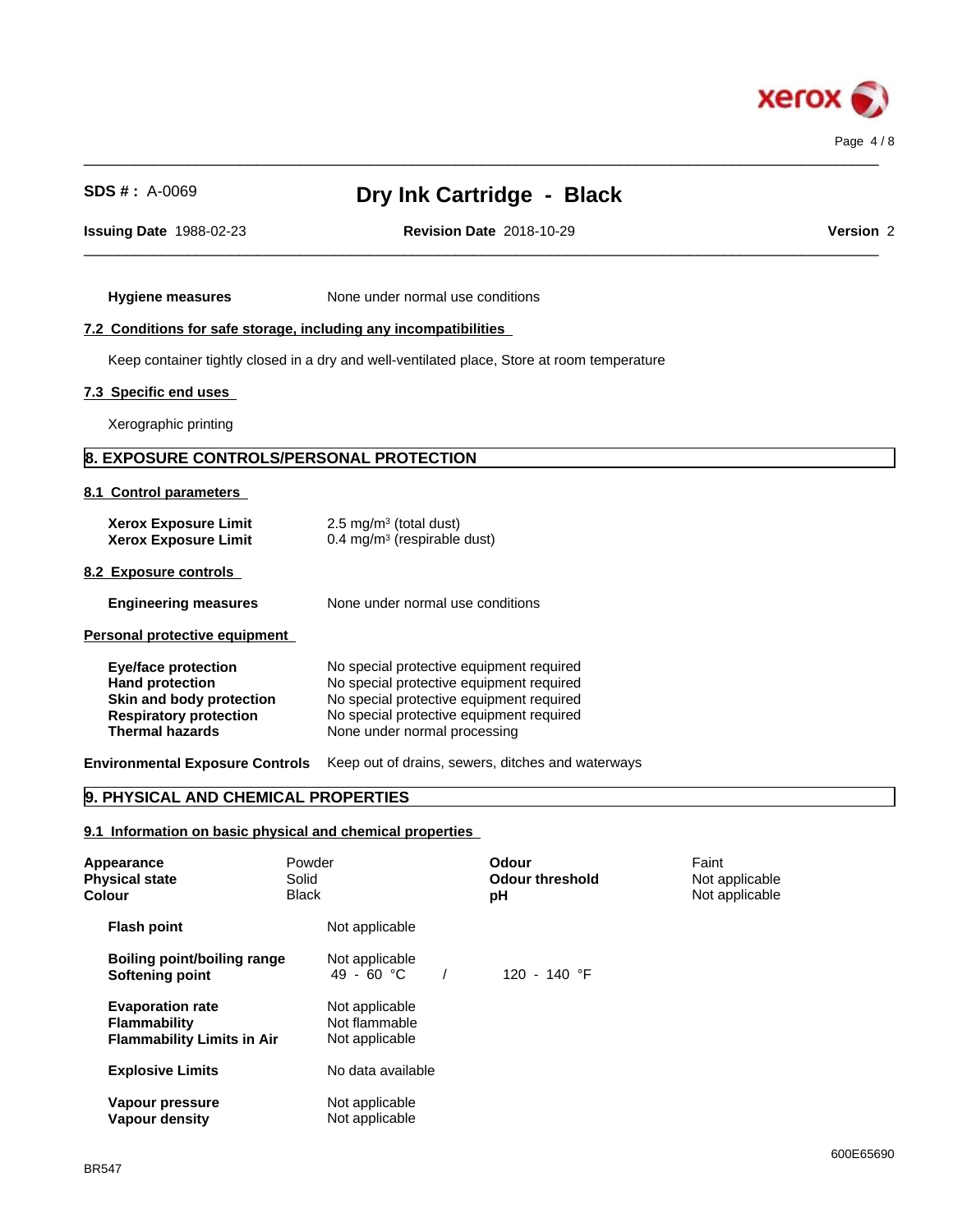

 $\_$  ,  $\_$  ,  $\_$  ,  $\_$  ,  $\_$  ,  $\_$  ,  $\_$  ,  $\_$  ,  $\_$  ,  $\_$  ,  $\_$  ,  $\_$  ,  $\_$  ,  $\_$  ,  $\_$  ,  $\_$  ,  $\_$  ,  $\_$  ,  $\_$  ,  $\_$  ,  $\_$  ,  $\_$  ,  $\_$  ,  $\_$  ,  $\_$  ,  $\_$  ,  $\_$  ,  $\_$  ,  $\_$  ,  $\_$  ,  $\_$  ,  $\_$  ,  $\_$  ,  $\_$  ,  $\_$  ,  $\_$  ,  $\_$  ,

 $\_$  ,  $\_$  ,  $\_$  ,  $\_$  ,  $\_$  ,  $\_$  ,  $\_$  ,  $\_$  ,  $\_$  ,  $\_$  ,  $\_$  ,  $\_$  ,  $\_$  ,  $\_$  ,  $\_$  ,  $\_$  ,  $\_$  ,  $\_$  ,  $\_$  ,  $\_$  ,  $\_$  ,  $\_$  ,  $\_$  ,  $\_$  ,  $\_$  ,  $\_$  ,  $\_$  ,  $\_$  ,  $\_$  ,  $\_$  ,  $\_$  ,  $\_$  ,  $\_$  ,  $\_$  ,  $\_$  ,  $\_$  ,  $\_$  , **Issuing Date** 1988-02-23 **Revision Date** 2018-10-29 **Version** 2 **Specific gravity**  $\sim 1$ **Water solubility** Negligible **Partition coefficient** Not applicable **Autoignition temperature** Not applicable<br>**Decomposition temperature** Not determined **Decomposition temperature Viscosity** Not applicable **Explosive properties** Fine dust dispersed in air, in sufficient concentrations, and in the presence of an ignition source is a potential dust explosion hazard **Oxidising properties** Not applicable

#### **9.2 Other information**

None

## **10. STABILITY AND REACTIVITY**

#### **10.1 Reactivity**

No dangerous reaction known under conditions of normal use

#### **10.2 Chemical stability**

Stable under normal conditions

#### **10.3 Possibility of hazardous reactions**

| <b>Hazardous reactions</b> | None under normal processing            |
|----------------------------|-----------------------------------------|
| Hazardous polymerisation   | Hazardous polymerisation does not occur |

#### **10.4 Conditions to avoid**

Prevent dust cloud, Fine dust dispersed in air, in sufficient concentrations, and in the presence of an ignition source is a potential dust explosion hazard

#### **10.5 Incompatible Materials**

None

#### **10.6 Hazardous decomposition products**

None under normal use

#### **11. TOXICOLOGICAL INFORMATION**

*The toxicity data noted below is based on the test results of similar reprographic materials.*

#### **11.1 Information on toxicologicaleffects**

| No skin irritation, No eye irritation |  |
|---------------------------------------|--|
| $> 5$ q/kg (rat)                      |  |
| $> 5$ g/kg (rabbit)                   |  |
|                                       |  |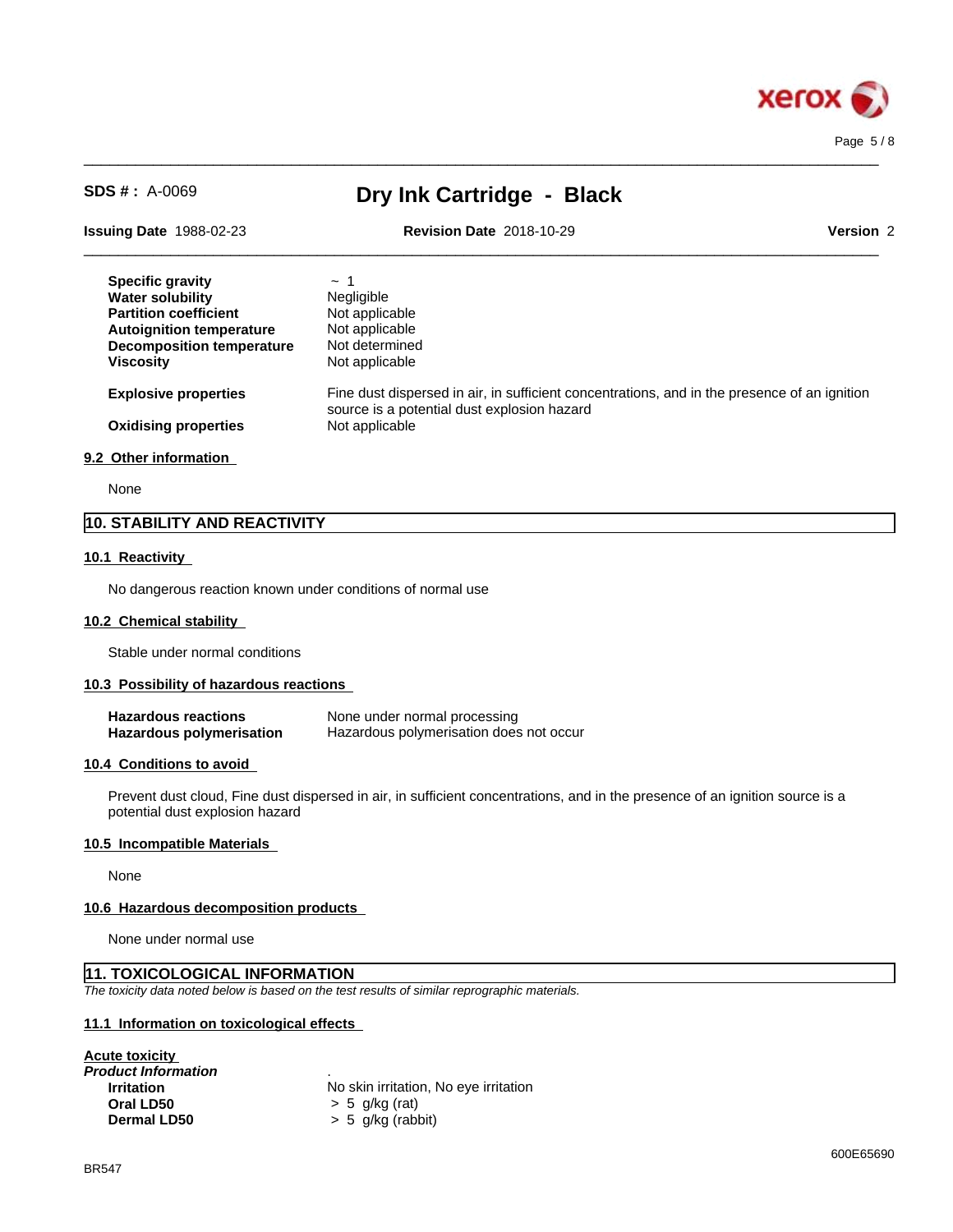

| $SDS # : A-0069$                                                                                                                                              | Dry Ink Cartridge - Black                                                                                                                                                                                                                                                                                                                                                                                                                                                                                                                                                                                                                                                                                                                                                                                                                                                                                                                                       |           |  |  |  |
|---------------------------------------------------------------------------------------------------------------------------------------------------------------|-----------------------------------------------------------------------------------------------------------------------------------------------------------------------------------------------------------------------------------------------------------------------------------------------------------------------------------------------------------------------------------------------------------------------------------------------------------------------------------------------------------------------------------------------------------------------------------------------------------------------------------------------------------------------------------------------------------------------------------------------------------------------------------------------------------------------------------------------------------------------------------------------------------------------------------------------------------------|-----------|--|--|--|
| Issuing Date 1988-02-23                                                                                                                                       | <b>Revision Date 2018-10-29</b>                                                                                                                                                                                                                                                                                                                                                                                                                                                                                                                                                                                                                                                                                                                                                                                                                                                                                                                                 | Version 2 |  |  |  |
| <b>LC50 Inhalation</b>                                                                                                                                        | $> 5$ mg/L (rat, 4 hr)                                                                                                                                                                                                                                                                                                                                                                                                                                                                                                                                                                                                                                                                                                                                                                                                                                                                                                                                          |           |  |  |  |
| <b>Chronic toxicity</b><br>Product Information<br><b>Chronic effects</b><br>Carcinogenicity<br><b>Other information</b>                                       | No known effects under normal use conditions<br>See "Other Information" in this section.<br>The IARC (International Agency for Research on Cancer) has listed carbon black as<br>"possibly carcinogenic to humans". However, Xerox has concluded that the presence of<br>carbon black in this mixture does not present a health hazard. The IARC classification is<br>based on studies evaluating pure, "free" carbon black. In contrast, toner is a formulation<br>composed of specially prepared polymer and a small amount of carbon black (or other<br>pigment). In the process of making toner, the small amount of carbon black becomes<br>encapsulated within a matrix. Xeroxhas performed extensive testing of toner, including a<br>chronic bioassay (test for potential carcinogenicity). Exposure to toner did not produce<br>evidence of cancer in exposed animals. The results were submitted to regulatory agencies<br>and published extensively. |           |  |  |  |
| Other toxic effects<br>Product Information<br><b>Sensitisation</b><br><b>Mutagenic effects</b><br><b>Reproductive toxicity</b><br><b>Target organ effects</b> | No sensitisation responses were observed<br>Not mutagenic in AMES Test<br>This product does not contain any known or suspected reproductive hazards<br>None known                                                                                                                                                                                                                                                                                                                                                                                                                                                                                                                                                                                                                                                                                                                                                                                               |           |  |  |  |
| Other adverse effects<br><b>Aspiration Hazard</b>                                                                                                             | None known<br>Not applicable                                                                                                                                                                                                                                                                                                                                                                                                                                                                                                                                                                                                                                                                                                                                                                                                                                                                                                                                    |           |  |  |  |

 $\_$  ,  $\_$  ,  $\_$  ,  $\_$  ,  $\_$  ,  $\_$  ,  $\_$  ,  $\_$  ,  $\_$  ,  $\_$  ,  $\_$  ,  $\_$  ,  $\_$  ,  $\_$  ,  $\_$  ,  $\_$  ,  $\_$  ,  $\_$  ,  $\_$  ,  $\_$  ,  $\_$  ,  $\_$  ,  $\_$  ,  $\_$  ,  $\_$  ,  $\_$  ,  $\_$  ,  $\_$  ,  $\_$  ,  $\_$  ,  $\_$  ,  $\_$  ,  $\_$  ,  $\_$  ,  $\_$  ,  $\_$  ,  $\_$  ,

# **12. ECOLOGICAL INFORMATION**

#### **12.1 Toxicity**

On available data, the mixture / preparation is not harmful to aquatic life

### **12.2 Persistence and degradability**

Not readily biodegradable

#### **12.3 Bioaccumulative potential**

Bioaccumulation is unlikely

### **12.4 Mobility in soil**

Insoluble in water

#### **12.5 Results of PBT and vPvB assessment**

Not a PBT according to REACH Annex XIII

#### **12.6 Other adverse effects**

Presents little or no hazard to the environment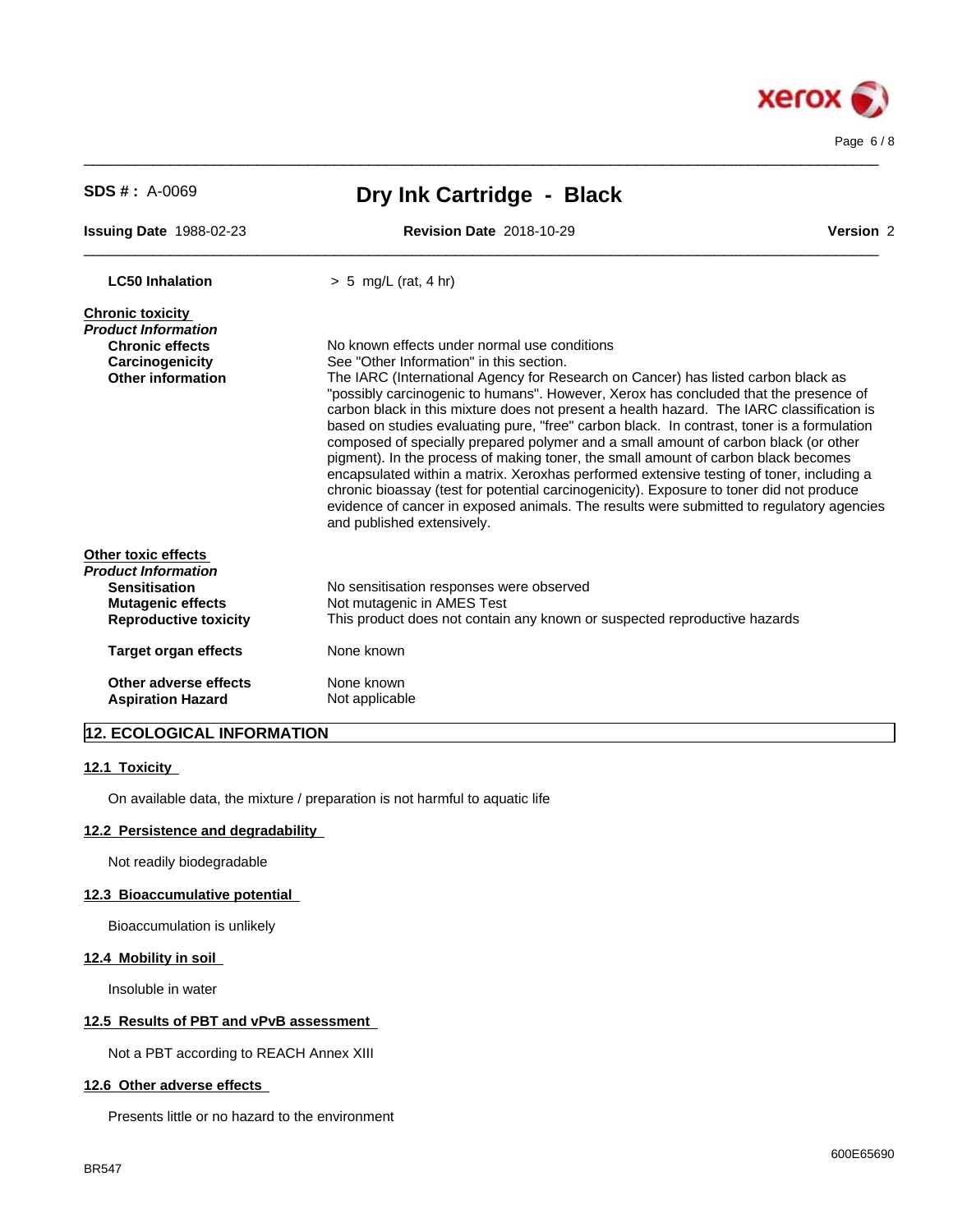

 $\_$  ,  $\_$  ,  $\_$  ,  $\_$  ,  $\_$  ,  $\_$  ,  $\_$  ,  $\_$  ,  $\_$  ,  $\_$  ,  $\_$  ,  $\_$  ,  $\_$  ,  $\_$  ,  $\_$  ,  $\_$  ,  $\_$  ,  $\_$  ,  $\_$  ,  $\_$  ,  $\_$  ,  $\_$  ,  $\_$  ,  $\_$  ,  $\_$  ,  $\_$  ,  $\_$  ,  $\_$  ,  $\_$  ,  $\_$  ,  $\_$  ,  $\_$  ,  $\_$  ,  $\_$  ,  $\_$  ,  $\_$  ,  $\_$  ,

**Issuing Date** 1988-02-23 **Revision Date** 2018-10-29 **Version** 2

 $\_$  ,  $\_$  ,  $\_$  ,  $\_$  ,  $\_$  ,  $\_$  ,  $\_$  ,  $\_$  ,  $\_$  ,  $\_$  ,  $\_$  ,  $\_$  ,  $\_$  ,  $\_$  ,  $\_$  ,  $\_$  ,  $\_$  ,  $\_$  ,  $\_$  ,  $\_$  ,  $\_$  ,  $\_$  ,  $\_$  ,  $\_$  ,  $\_$  ,  $\_$  ,  $\_$  ,  $\_$  ,  $\_$  ,  $\_$  ,  $\_$  ,  $\_$  ,  $\_$  ,  $\_$  ,  $\_$  ,  $\_$  ,  $\_$  ,

# **13. DISPOSAL CONSIDERATIONS**

### **13.1 Waste treatment methods**

| <b>Waste Disposal Method</b>  | Can be landfilled or incinerated, when in compliance with local regulations<br>If incineration is to be carried out, care must be exercised to prevent dust clouds forming. |
|-------------------------------|-----------------------------------------------------------------------------------------------------------------------------------------------------------------------------|
| <b>EWC Waste Disposal No.</b> | 08 03 18                                                                                                                                                                    |
| <b>Other information</b>      | Although toner is not an aquatic toxin, microplastics may be a physical hazard to aquatic life<br>and should not be allowed to enter drains, sewers, or waterways.          |

# **14. TRANSPORT INFORMATION**

#### **14.1 UN/ID No**

Not regulated

#### **14.2 Proper shipping name**

Not regulated

### **14.3 Transport hazard class(es)**

Not classified

#### **14.4 Packing Group**

Not applicable

#### **14.5 Environmental hazards**

Presents little or no hazard to the environment

## **14.6 Special precautions for users**

No special precautions are needed in handling this material

#### **14.7 Transport in bulk according to MARPOL 73/78 and the IBC Code**

Not applicable

## **15. REGULATORY INFORMATION**

## **15.1 Safety, health and environmental regulations/legislation specific for the substance or mixture**

According to present data no classification and labelling is required according to Regulation (EC) No 1272/2008

#### **15.2 Chemical Safety Assessment**